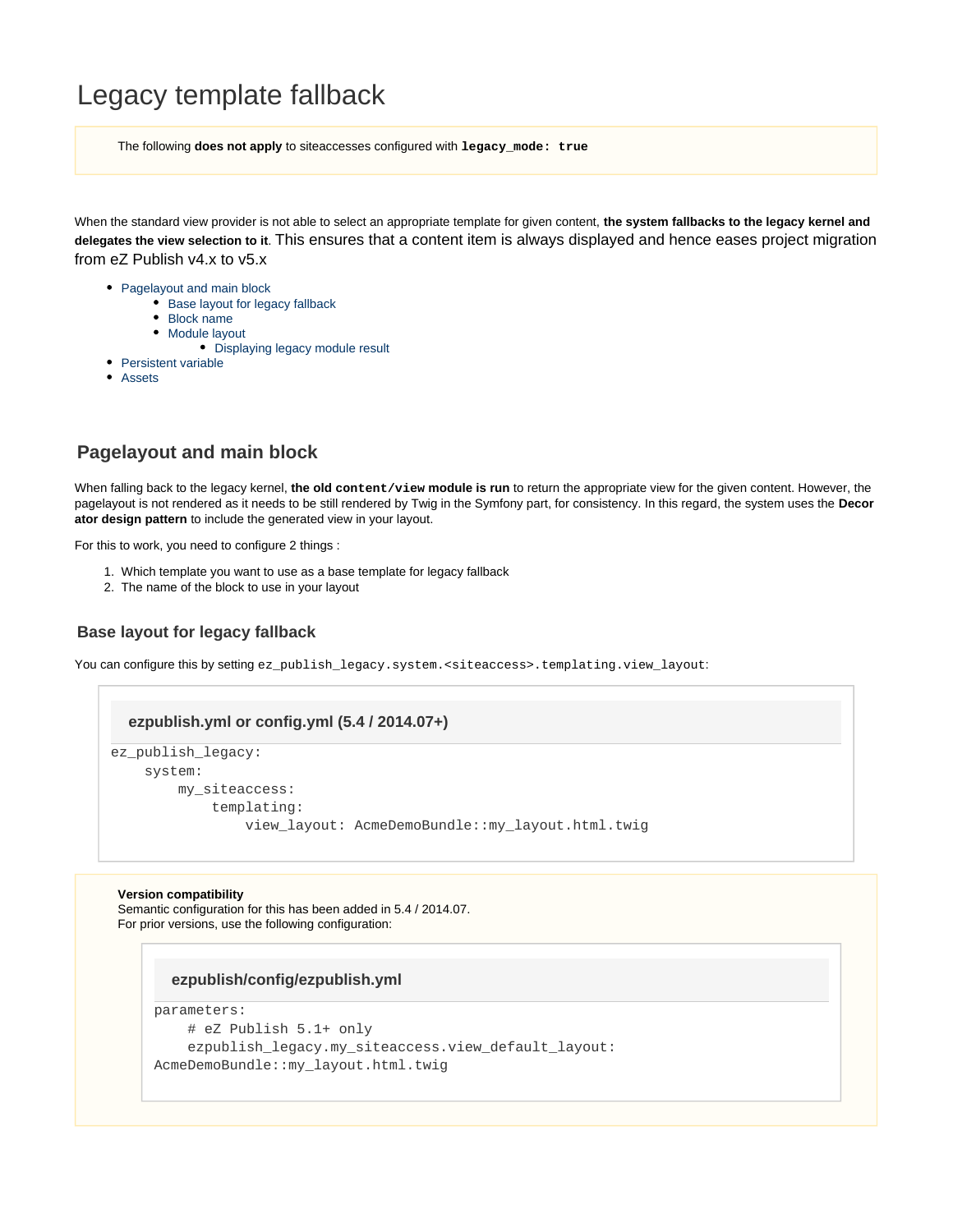# **Block name**

Internally when rendering the view coming from the legacy kernel, a Twig template is created on the fly. This template extends the pagelayout you configured and includes the content inside a block. The name of this block is configurable as well (default is **content**).

#### **ezpublish/config/ezpublish.yml**

parameters:

```
 ezpublish.content_view.content_block_name: content
```
#### **my\_layout.html.twig**

```
<!DOCTYPE html>
<html>
<head>
    \langle!-- ... -->
</head>
<body>
     {% block content %}{# Content will be inserted here #}{% endblock %}
</body>
</html>
```
# <span id="page-1-0"></span>**Module layout**

```
Version compatibility
The module layout setting is available from eZ Publish 5.1.
```
The module layout can also be defined the same way as the base layout, by setting the **ezpublish\_legacy.<sco pe>.module\_default\_layout** config key. This layout is used to handle "non content" related legacy requests.

# <span id="page-1-1"></span>**Displaying legacy module result**

This makes your base layout reusable. However, content generated by legacy modules (i.e. /ezinfo/about) will not be automatically inserted as your layout will be rendered as a regular template, receiving module\_result variable coming from the legacy kernel. The solution is to use 2 different templates, one for the global layout, and another for legacy module rendering:

```
<!DOCTYPE html>
<html>
<head>
     <!-- Insert everything you need here that is common -->
</head>
<body>
     {% block content %}{# Regular content will be inserted here #}{% endblock %}
</body>
</html>
  AcmeDemoBundle::layout.html.twig
```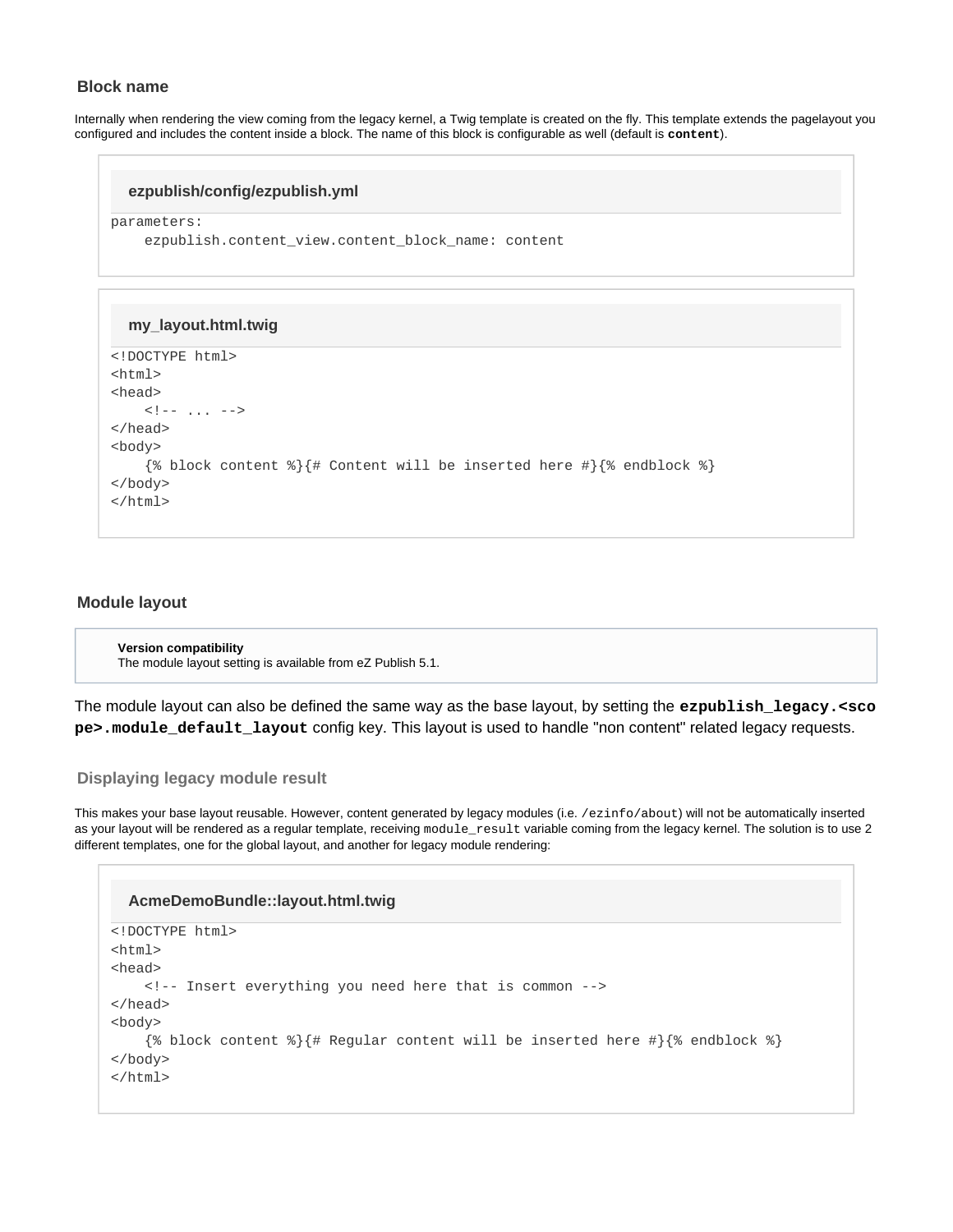# **AcmeDemoBundle::layout\_legacy.html.twig**

```
{% extends "AcmeDemoBundle::layout.html.twig" %}
{% block content %}
     {# module_result variable is received from the legacy controller. #}
     {# It holds the legacy module result #}
     {{ module_result.content|raw }}
{% endblock %}
```
#### **ezpublish.yml or config.yml (5.4 / 2014.07+)**

```
ez_publish_legacy:
     system:
         my_siteaccess:
             templating:
                 view_layout: AcmeDemoBundle::layout.html.twig
                 module_layout: AcmeDemoBundle::layout_legacy.html.twig
```
#### **Version compatibility**

Semantic configuration for this has been added in 5.4 / 2014.07. For prior versions, use the following configuration:

#### **ezpublish/config/ezpublish.yml**

```
parameters:
```

```
 ezpublish_legacy.my_siteaccess.module_default_layout:
AcmeDemoBundle::layout_legacy.html.twig
     ezpublish_legacy.my_siteaccess.view_default_layout:
AcmeDemoBundle::layout.html.twig
```
# <span id="page-2-0"></span>**Persistent variable**

The persistent variable is a special variable in legacy templates that you can set in order to pass values from the content template to the pagelayout. This variable, among others, is accessible from the configured Twig pagelayout thanks to the helper **ezpublish.legacy**.

Actually, all data contained in  $$$ module result [in the legacy kernel](http://doc.ez.no/eZ-Publish/Technical-manual/4.x/Templates/The-pagelayout/Variables-in-pagelayout#module_result) is exposed.